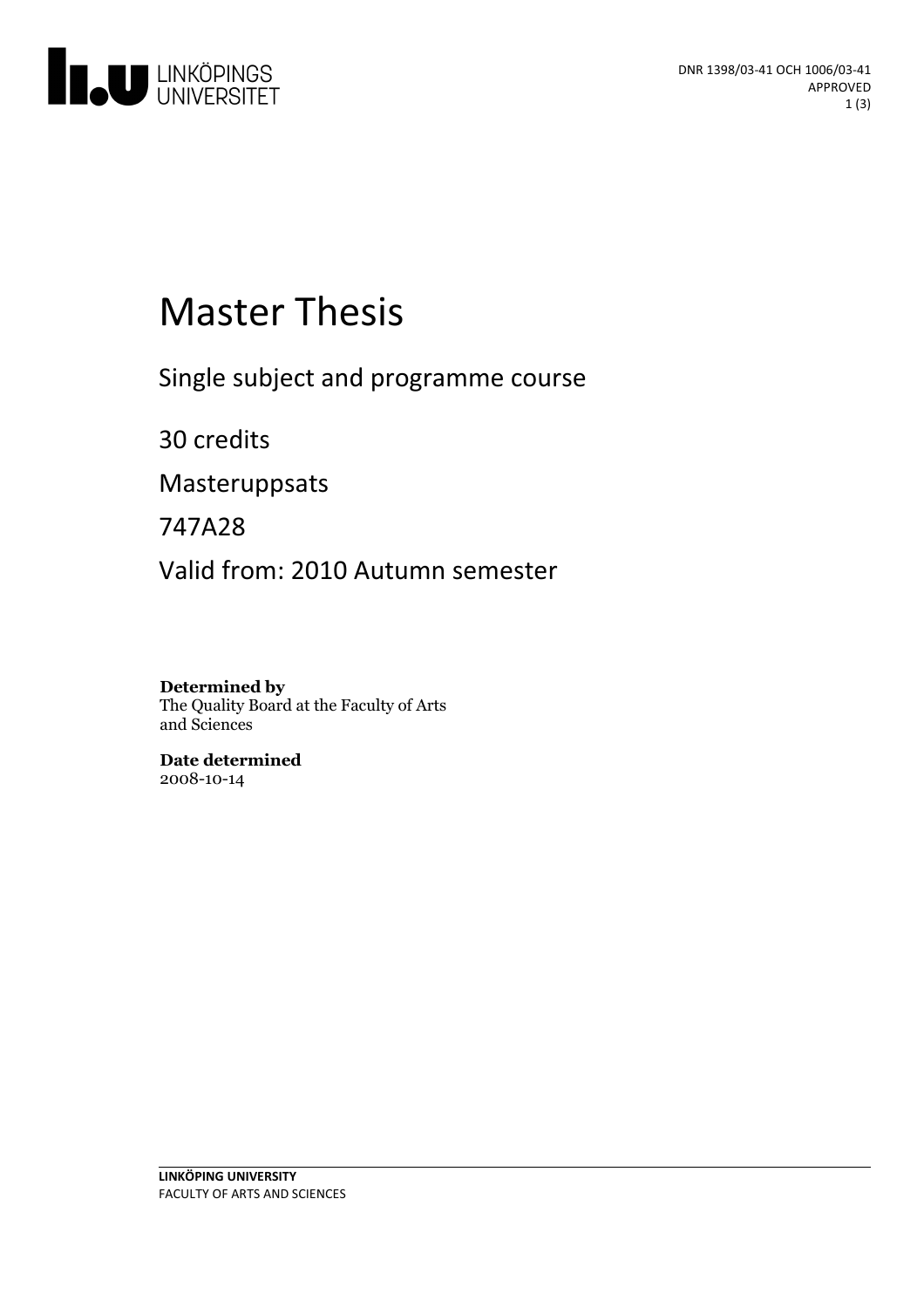## Main field of study

Commercial Law

Course level

Second cycle

#### Advancement level

A1X

#### Course offered for

- Master´s Programme in Commercial and Business Law with focus on Europe
- Master Programme in Commercial and Business Law

#### Entry requirements

Apart from the general entry requirements, the entry requirements that apply for admission to the Commercial and Business Law Programme or the Commercial and Business Law Programme with Focus on Europe must be satisfied. In addition, the student should have completed Theories and Methods of Law, 12 HE credits and Bachelor Thesis, 15 HE credits (or the equivalent).

#### Intended learning outcomes

On completion of the course, the student should be able to

- demonstrate competence in theory of knowledge, - account for starting points related to present-day philosophy of law in legal scholarly work,<br>- use advanced knowledge of theoretically and practically important issues in the

field of commercial and business law,<br>- discuss issues of commercial and business law in speech and in writing,<br>- independently formulate, discuss, develop and analyse theoretically and<br>practically important issues in the

- carry problematising arguments based on theory of knowledge and philosophy of

law, - carry out qualified independent work and critically review others' scholarly work

in the field, - reflect on valuation issues of <sup>a</sup> chosen legal field, - formulate clear positions based on these values.